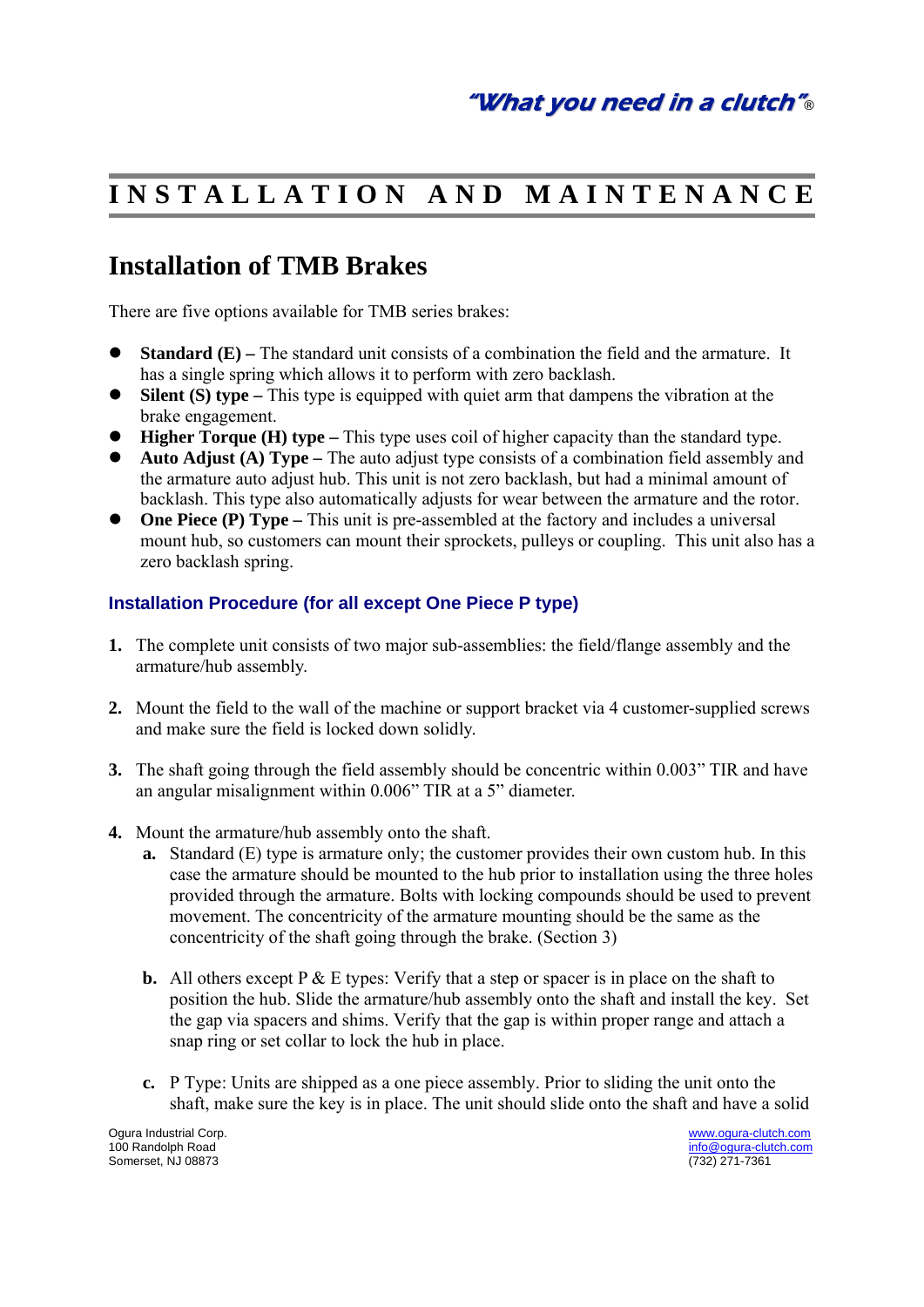connection to the step, locking collar or other locking device. The unit should have solid contact on both sides of the inner hub. A torque restraint should be attached to the backing plate. Any combination of the four holes on the backing plate can be used. Torque restraints should be capable of withstanding the unit's brake torque. The torque arm should be solidly connected to the brake backing plate but should NOT have a solid connection at the base of the torque tab. The torque tab needs to have at least  $1/16^{th}$ . clearance both axially and radially to prevent any type of pre-load to the brake's bearings.

- **5.** Connect the lead wires to the power source and energize the field. If the armature is not pulled in by the magnetic force of the field, verify and reset the gap.
- **6.** When power is disconnected, there should be no contact between the armature and the field. If any contact is noted, verify and reset the gap. (This should be for all but P type.)
- **7.** In the first few engagements, the unit may not produce rated torque but will do so after the brake surfaces wear in. The unit may squeak during initial wear because there is only metal to metal contact. This will diminish as the unit wears itself in. If full torque is required immediately, contact Ogura or a sales representative for proper burnishing procedures.

#### **Maintenance**

 The gap between the armature and brake field will enlarge as the brake wears. If the brake fails to pull in, reset the gap and verify that it is within specified range. Depending on the duty cycle and load, the wear rate should be periodically inspected. Wear produces grooves on the two faces. This is normal and they should not be removed. Excessive wear will often initially result in loss of torque. When units are worn out, it is preferable and usually necessary to replace both the brake field and armature, as they tend to wear at about the same rate.

#### **Loss of Torque**

 The most common service problem is loss of torque. The following quick checks can easily be made and will usually take care of the problem:

- **1.** Check for wear: The unit may be worn out and need replacing.
- **2.** Check the friction surfaces for contaminants: Remove if any are present (see Contamination).
- **3.** Check for proper power input: Use a DC voltmeter across the field terminals and verify that normal voltage is being supplied. If the power control has a potentiometer, this should be turned to full power for this test. The voltage should also be read as the potentiometer is turned down and should be approximately proportional.
- **4.** If the voltage is zero or low, the wiring should be checked for a grounded (shorted) or open coil.

Ogura Industrial Corp. www.ogura-clutch.com Somerset, NJ 08873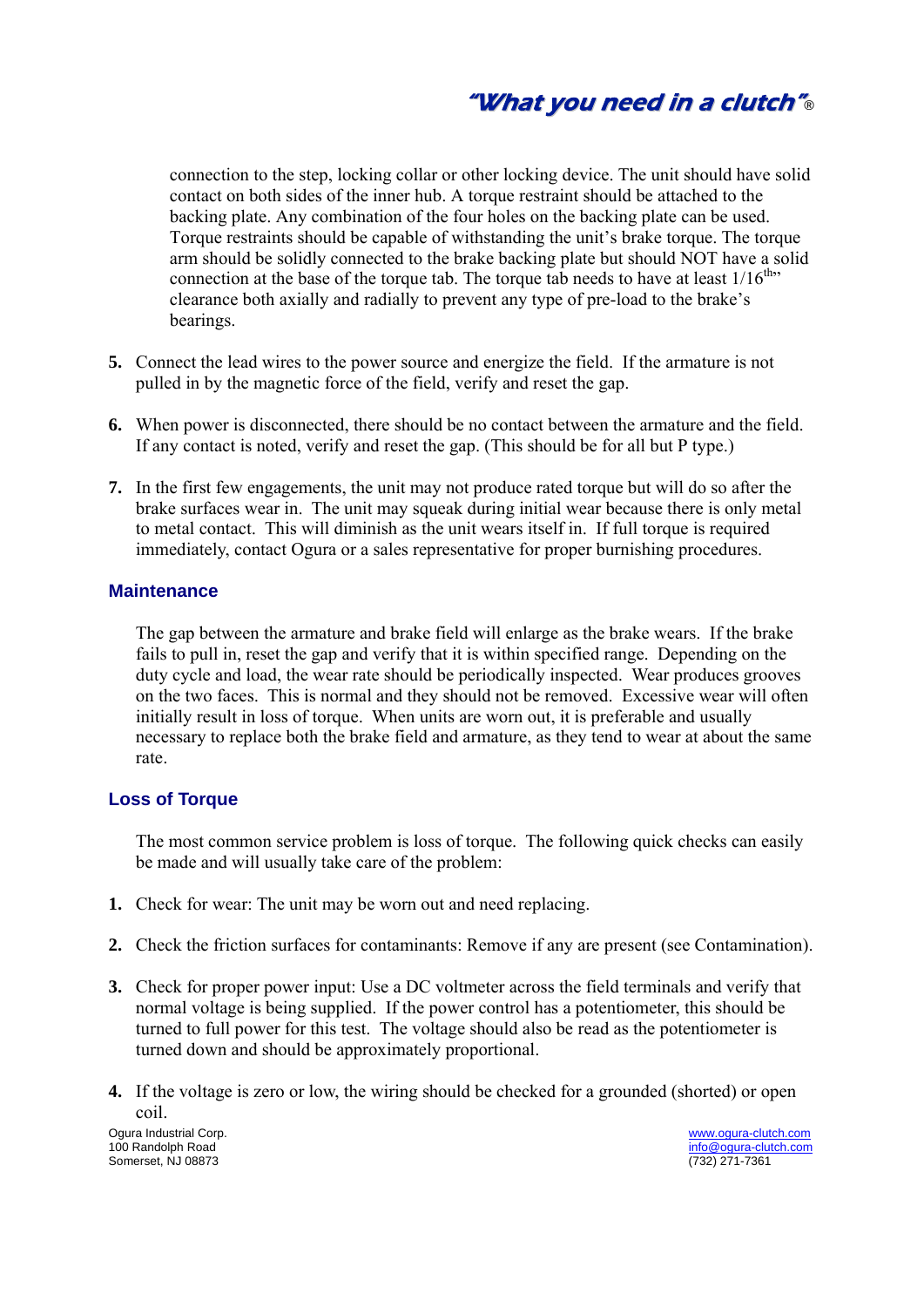"What you need in <sup>a</sup> clutch"®

- **A.** Grounded coil: With the power off and one lead disconnected, measure the resistance between one field terminal and the field shell. The ohmmeter should register no change (infinite resistance) with a good unit. Repeat with other terminal. If the ohmmeter shows a reading, this means there is some grounding to the shell, and the field should be replaced.
- **B.** Open coil: With the power off and both leads disconnected, measure the resistance between the two field terminals. The ohmmeter should give a reading very close to the following. An open coil would give no reading (infinite resistance) and must be replaced.

| m<br>ш<br>н |  |
|-------------|--|
|             |  |

| Model                                           |    |                |     |  |
|-------------------------------------------------|----|----------------|-----|--|
| Coil Resistance $[\Omega]$<br>$(DC 24V = 20°C)$ | 48 | 39 (32 H type) | ን ራ |  |

#### **Contamination**

 Care should be taken so that contaminants such as oil, grease, etc. do not come in contact with the working faces of the unit. In some cases it may be necessary to provide a cover or baffle to prevent this. Oil and grease on the friction surfaces should be removed by wiping with a small amount of environmentally friendly grease solvent. However, depending on the permeability of the grease or oil, it may be impossible to remove completely, so if the unit shows signs of slippage it needs to be replaced.

#### **Heat**

 If the unit appears to be running hot, first check the temperature on the outside of the field. The field temperature can be around 150°F in an ambient temperature of 72°F due to the heat generated by the coil and operation of the unit. Excessive heat may be a source of failure and can be corrected by:

- Insuring that the input voltage is correct.
- Providing ventilation of the unit.
- Reducing system inertia and/or cycle rate.

#### **Initial Torque**

 Out-of-box torque of these units is approximately 70% of the rated torque (requires burnishing for units to achieve rated torque).

Ogura Industrial Corp. www.ogura-clutch.com Somerset, NJ 08873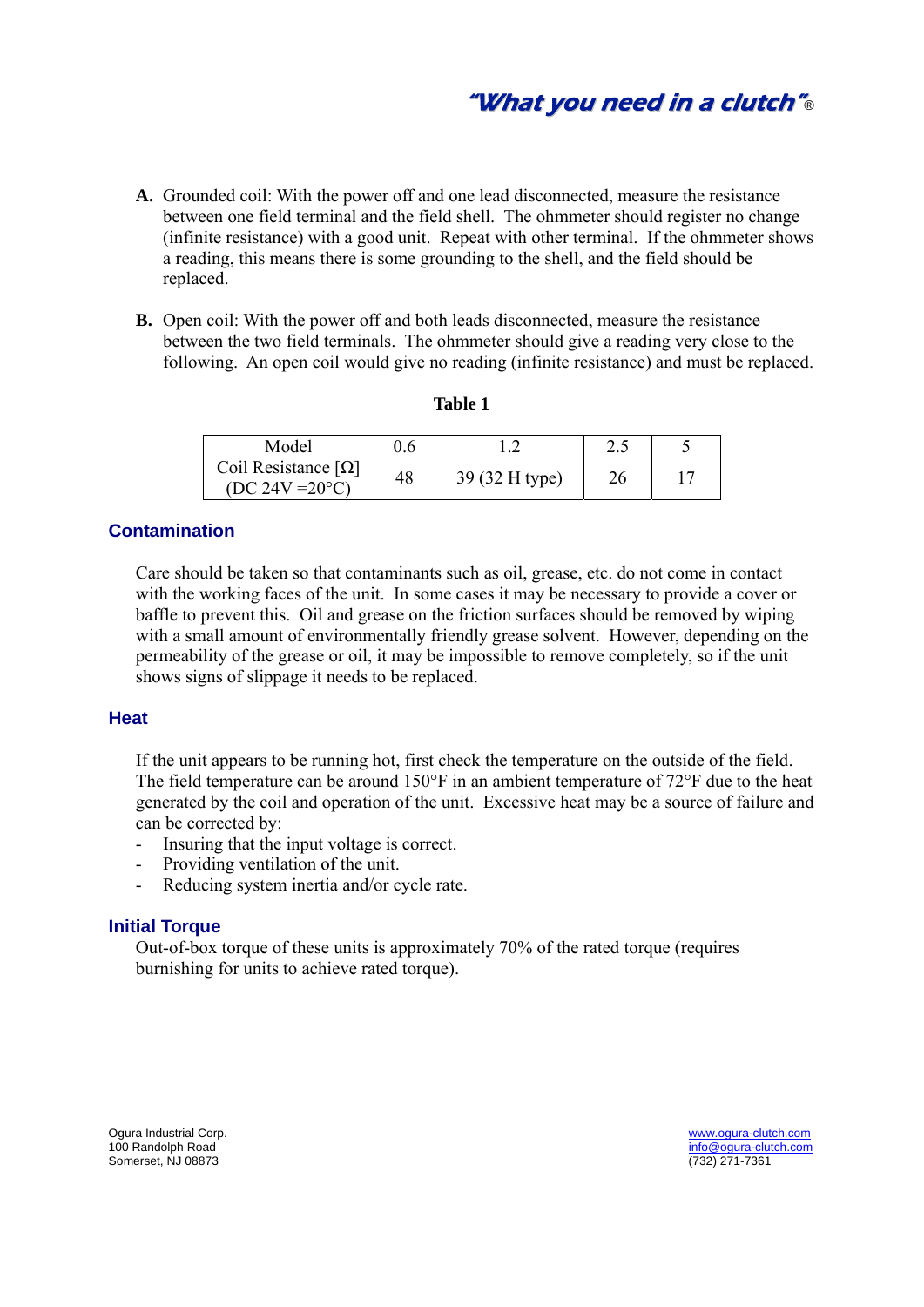### "What you need in a clutch"®



Somerset, NJ 08873

Ogura Industrial Corp.<br>
100 Randolph Road info@ogura-clutch.com info@ogura-clutch.com info@ogura-clutch.com info@ogura-clutch.com<br>(732) 271-7361